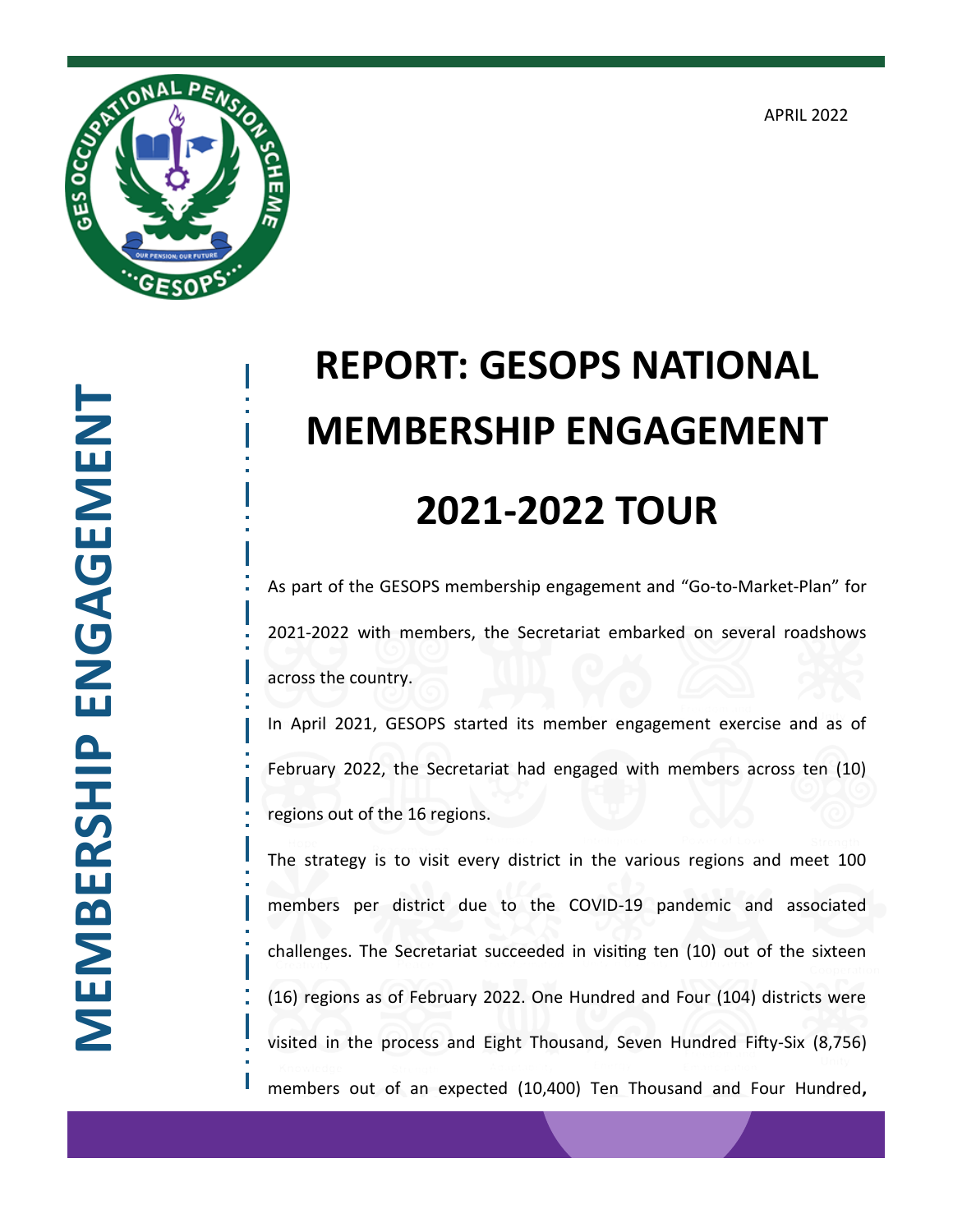

**Location:** Right Wing, First Floor SSNIT Emporium Airport City, Accra

**Phone:** 059-6-921-135 **Alt Phone:** 050-6-929-009 **WhatsApp:** 027-1-900-977 **Email:** enquiries@gespensions.com.gh representing 84%, were met and trained on pensions, with the focus on the

Summary Report: GESOPS Membership Engagement: 2021 - 2022

Tier 2 Scheme.

The table below provides a breakdown of the regions GESOPS has trained members of the Scheme.

| ţh | <b>Region Visited</b> | Date of Visit    | <b>Districts</b> | Expected         | <b>Attendees</b> |
|----|-----------------------|------------------|------------------|------------------|------------------|
|    |                       |                  |                  | <b>Attendees</b> | Present          |
|    | <b>Upper West</b>     | 14-24 Feb '22    | 11               | 1,100            | 1,090            |
|    | Western               | 30 Aug-9 Sep '21 | 14               | 1,400            | 992              |
|    | <b>Western North</b>  | 30 Aug-9 Sep '21 | $\boldsymbol{9}$ | 900              | 804              |
|    | Oti                   | 1-11 Nov '21     | 8                | 800              | 761              |
|    | Volta                 | 1-11 Nov '21     | 18               | 1,800            | 1,493            |
|    | Northern              | 18-31 July '21   | 16               | 1,600            | 1,126            |
|    | Savannah              | 18-31 July '21   | $\overline{7}$   | 700              | 594              |
|    | Northeast             | 18-31 July '21   | 6                | 600              | 606              |
|    | <b>Greater Accra</b>  | 31 May-4 Jun '21 | 9                | 900              | 730              |
|    | Eastern               | 26-30 April '21  | 6                | 600              | 560              |
|    | <b>Total</b>          |                  | 104              | 10,400           | 8,756            |
|    |                       |                  |                  |                  |                  |
|    |                       |                  |                  |                  |                  |

**www.gespensions.com.gh**

**Our Pensions, Our Future**   $\mathbf{B}=\mathbf{B}$ r.

**Trainings** 

were done at

the

circuit level.

The

goal is to

educate

members on

Tier 2

pensions and

its benefits.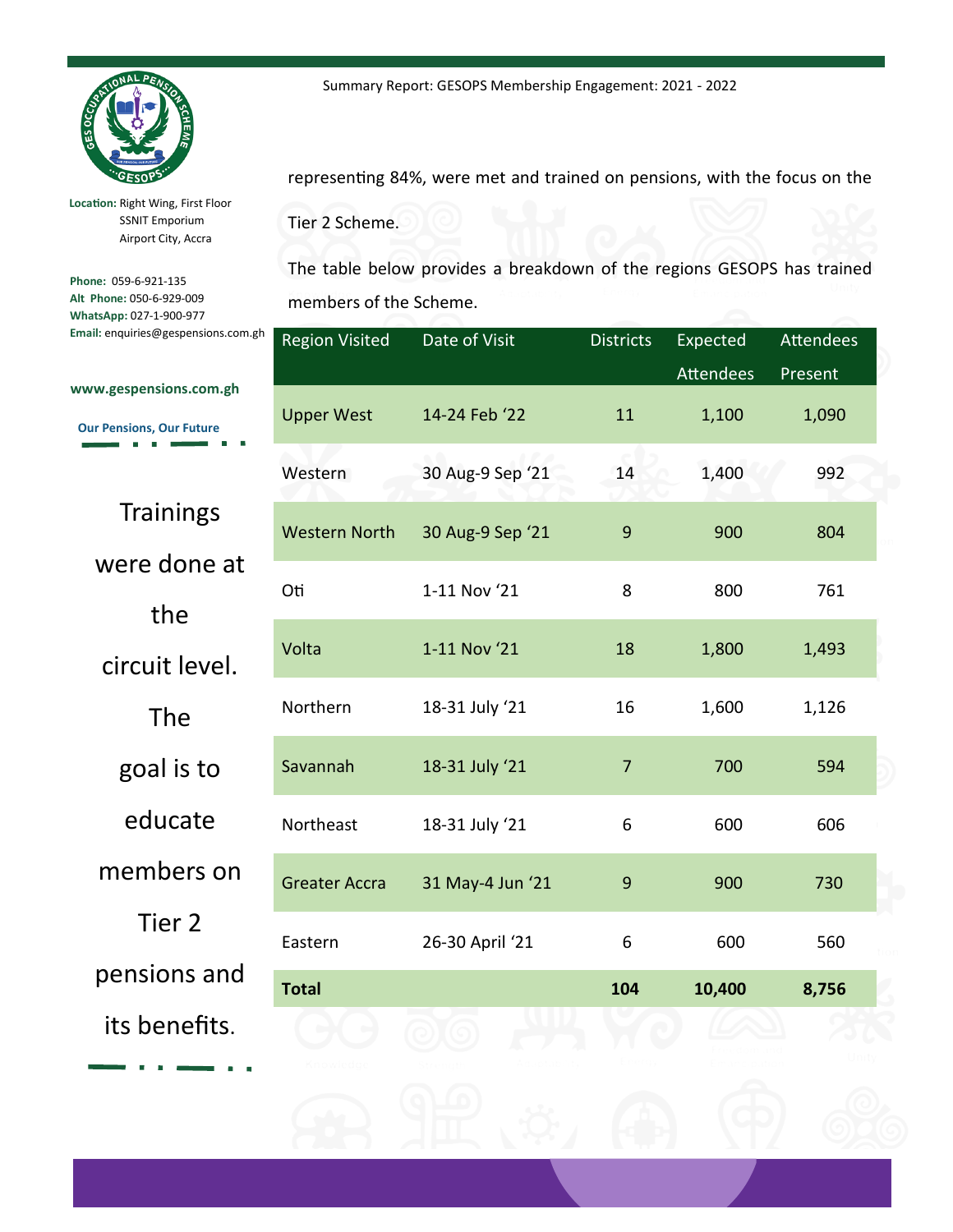

**Location:** Right Wing, First Floor SSNIT Emporium Airport City, Accra

**Phone:** 059-6-921-135 **Alt Phone:** 050-6-929-009 **WhatsApp:** 027-1-900-977 **Email:** enquiries@gespensions.com.gh In the course of its activities, the Secretariat participated in nine (9) union activities, two (2) Conference of Directors of Education meetings and the Ghana Teacher prize event. Also, the first of four virtual union engagements started off with TEWU members where 52 members participated in the online activity.

## **Conferences**

**Our Pensions, Our Future** 

**www.gespensions.com.gh**

Due to the COVID-19 challenges and protocols, the Secretariat set out to meet a total number of 100 participants per district.

| Conference/Union                   | Region            | Date                                       | Reps            |  |
|------------------------------------|-------------------|--------------------------------------------|-----------------|--|
|                                    | Ashanti           | $10^{th}$ March 2021                       | Akurem          |  |
|                                    |                   | 11 <sup>th</sup> March 2021                | Kejetia Local   |  |
| <b>GNAT Delegates Local</b>        |                   | 12 <sup>th</sup> March 2021                | Juansa Local    |  |
|                                    | Greater           | 26 <sup>th</sup> March 2021                | Ashiaman        |  |
| Conference                         | Accra             | 26 <sup>th</sup> March 2021                | Nungua local    |  |
|                                    | Oti               | 22 <sup>nd</sup> April 2021                | Kpong           |  |
|                                    |                   | 23rd April 2021                            | Nkwanta         |  |
| <b>Association Of Educa-</b>       | <b>Upper East</b> | 17 <sup>th</sup> November                  | National        |  |
| tional Accountants                 |                   | 2020                                       |                 |  |
| <b>District Directors Code</b>     | Central           | 11 <sup>th</sup> November                  | <b>National</b> |  |
| Conference                         |                   | 2020                                       |                 |  |
| GNAT 6 <sup>th</sup> Quadrennial   |                   |                                            |                 |  |
|                                    | Ashanti           | $4^{\text{th}}$ - $6^{\text{th}}$ December | National        |  |
| (53 <sup>rd</sup> ) National Dele- |                   | 2021                                       |                 |  |
| gates Conference                   |                   |                                            |                 |  |
| NAGRAT 13 <sup>th</sup> National   |                   |                                            |                 |  |
|                                    | Volta             | 12 <sup>th</sup> November                  |                 |  |
| <b>Quadrennial Delegates</b>       |                   | 2021                                       | <b>National</b> |  |
| Conference                         |                   |                                            |                 |  |
| <b>TEWU National Execu-</b>        | Greater           |                                            | National        |  |
| tive Committee                     | Accra             | 26 <sup>th</sup> May 2021                  |                 |  |
| <b>TEWU Engagement</b>             |                   |                                            | <b>National</b> |  |
|                                    | <b>National</b>   | 28 <sup>th</sup> January 2022              |                 |  |
| <b>Meeting (Virtual)</b>           |                   | $22^{nd}$ -23 $^{rd}$ Nov                  |                 |  |
| <b>District Directors Code</b>     | Volta             |                                            | National        |  |
| Conference                         |                   | 2021                                       |                 |  |
|                                    |                   |                                            |                 |  |

Summary Report: GESOPS Membership Engagement: 2021 - 2022